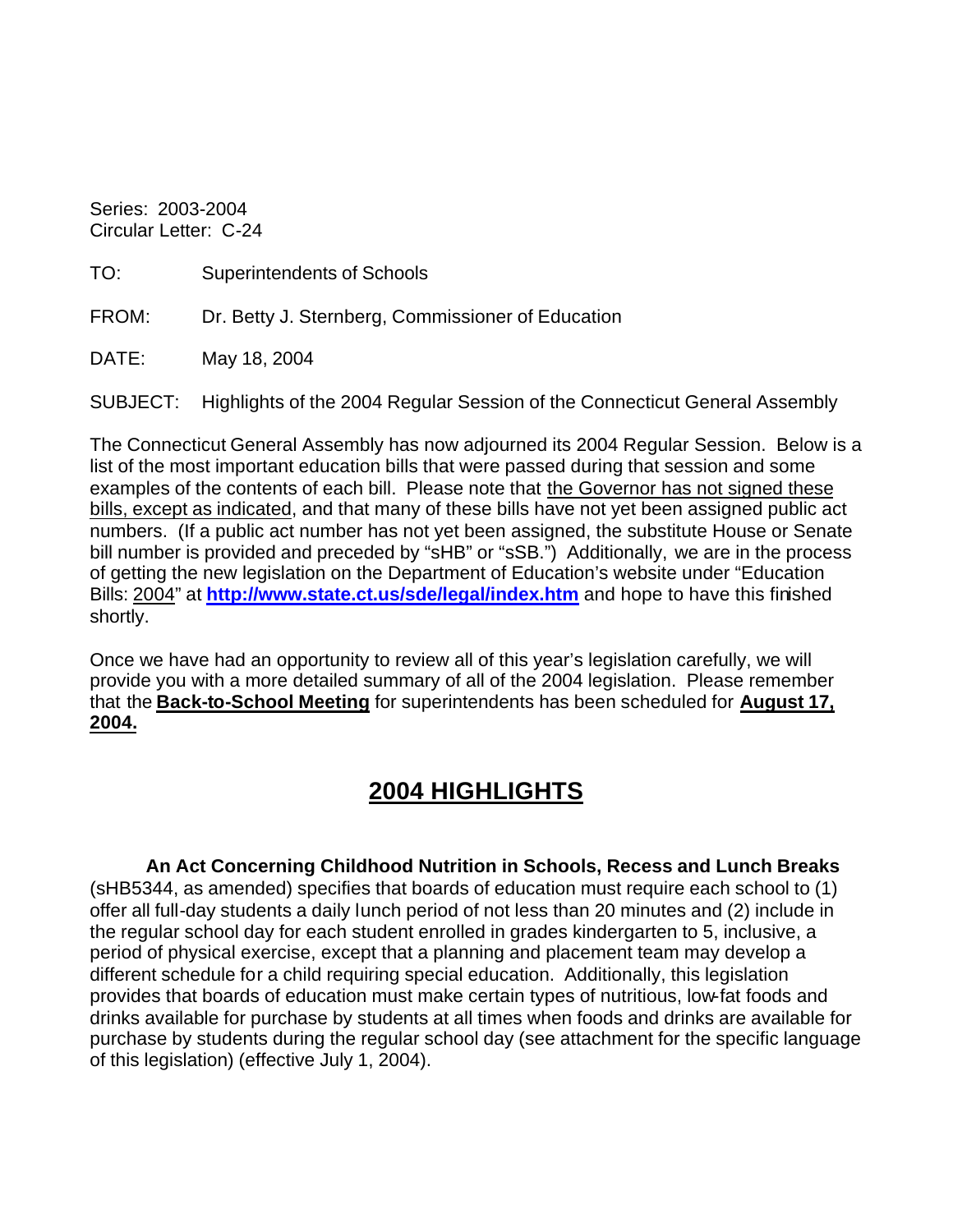**An Act Concerning Notification in Cases of Termination of Coaches** (sSB 535, as amended) requires annual evaluations for athletic coaches employed by school districts and, for coaches who have served in the same coaching position for three or more consecutive school years and whose coaching contracts are terminated or not renewed, notification of such termination or nonrenewal no later than 90 days after the completion of the sport season covered by the coaching contract (effective July 1, 2004).

**An Act Concerning Teachers' Evaluations** (P.A. 04-137) provides that claims of failure to follow the established procedures of teacher evaluation programs are subject to the grievance procedures in collective bargaining agreements negotiated after July 1, 2004 (effective when the bill is signed by the Governor).

**An Act Concerning the Costs Associated with Compliance with the No Child Left Behind Act** (sHB 5584, as amended) in addition to requiring the Office of Policy and Management and the Commissioner of Education to analyze and report on the costs associated with compliance with the federal No Child Left Behind (NCLB) Act, this legislation provides implementing language for the revised Department of Education budget for 2004-05 (see **An Act Making Adjustments to the State Budget for the Biennium Ending June 30, 2005,** below) and includes, but is not limited to, changes to the education cost sharing (ECS) formula, school readiness program, and the charter school program (effective July 1, 2004, except for provisions regarding the NCLB report which are effective when the bill is signed by the Governor).

**An Act Making Adjustments to the State Budget for the Biennium Ending June 30, 2005, and Making Appropriations Therefor . . . (P.A. 04-216; signed by the Governor** on May 6, 2004) amends the Department of Education's budget for 2004-05 to include, but not be limited to, additional appropriations of approximately \$40.2M for ECS, \$5.6M for special education excess cost student-based grants, \$1.6M for family resource centers, \$18.7M for priority school districts and \$1.7M for competitive early childhood grants (effective July 1, 2004).

**An Act Concerning Vocational Agricultural Centers** (P.A. 04-197) increases the amount a vocational agriculture center may charge for tuition from an amount not to exceed 102% of the foundation (\$6,009) per student per year to an amount not to exceed 120% of the foundation (\$7,069) per student per year (effective July 1, 2004).

**An Act Encouraging International Studies Programs** (P.A. 04-153) expands the duties of the state's International Education Advisory Committee to require it to develop, for approval by the State Board of Education, (1) guidelines and standards to aid boards of education in the establishment of international studies programs and (2) criteria for what constitutes a sister-school partnership between a Connecticut public school and foreign school. The legislation permits the State Board of Education to recognize (1) schools that meet the approved guidelines and standards for international education programs and (2) sister-school partnership programs that meet the approved criteria (effective July 1, 2004).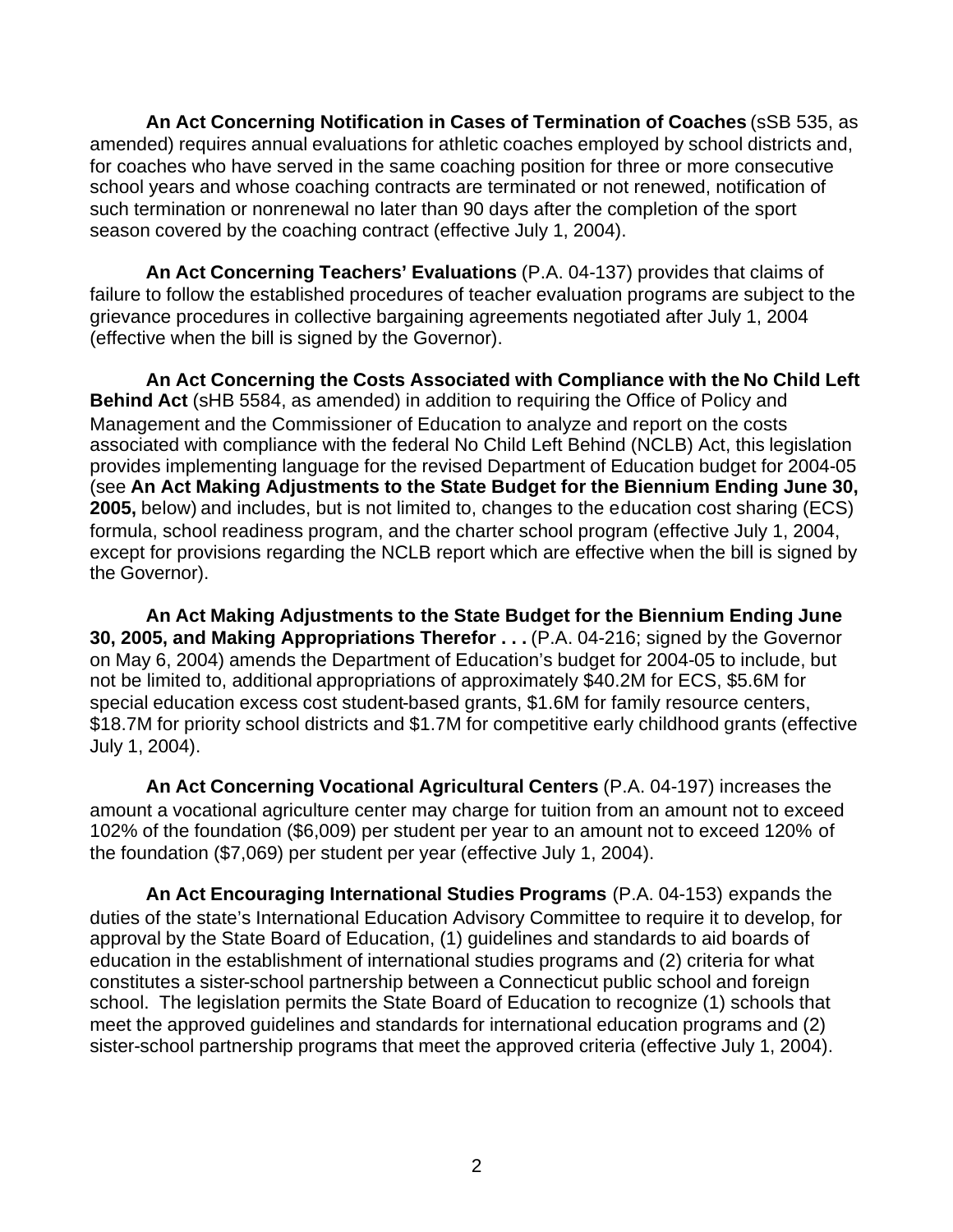**An Act Concerning School Readiness** (P.A. 04-215) includes, but is not limited to, (1) increasing the cap on the per child cost of the school readiness component of the program offered by a school readiness provider from the foundation (\$5,891) to \$6,400, (2) increasing the competitive school readiness grant from an amount not to exceed \$100,000 to an amount not to exceed \$107,000, (3) allowing for waivers from the requirements concerning the minimum hours, number of days, and number of weeks a school readiness program must operate, in order to maximize available funding to serve more children or address community needs and (4) allowing 70% of funds not earmarked for expenditure by towns to be used for supplemental grants to other towns and 30% of such funds that have not been earmarked to be used by the Department of Education for professional development for school readiness staff (effective July 1, 2004).

**An Act Concerning Administration of Medication in Schools, Concerning School Nurses, and Repealing an Obsolete Section of the Statutes** (P.A. 04-181) concerns issues such as (1) requiring written policies and procedures about the administration of medications in schools to be approved by the school medical advisor or other qualified licensed physician (formerly this approval was given by the Department of Public Health) and (2) the fingerprinting of employees of the endowed or incorporated academies approved by the State Board of Education, employees of approved special education facilities, and school nurses and nurse practitioners who are not employees of boards of education (effective July 1, 2004, except for provisions concerning fingerprinting of school nurses and nurse practitioners which are effective when the bill is signed by the Governor).

**An Act Concerning Authorization of State Grant Commitments for School Building Projects . . .** (P.A. 04-213) authorizes the Commissioner of Education to enter into grant commitments for school construction projects, including previously authorized projects that have changed substantially in scope or cost, as well as enacts special provisions for individual school construction projects (effective when the bill is signed by the Governor).

**An Act Concerning Requirements for School Roofing Projects** (P.A. 04-168) allows the Commissioner of Education to permit the minimum pitch of a roof for a total replacement of an existing roof to be one-quarter of an inch per foot, rather than one-half inch per foot, if there are certain conditions certified in writing by a licensed architect or engineer provided by the town or regional board of education (effective when the bill is signed by the Governor).

We hope that this is helpful. Please contact Katherine T. Nicoletti, Esq., at (860) 713-6520 or katherine.nicoletti@po.state.ct.us if you have questions.